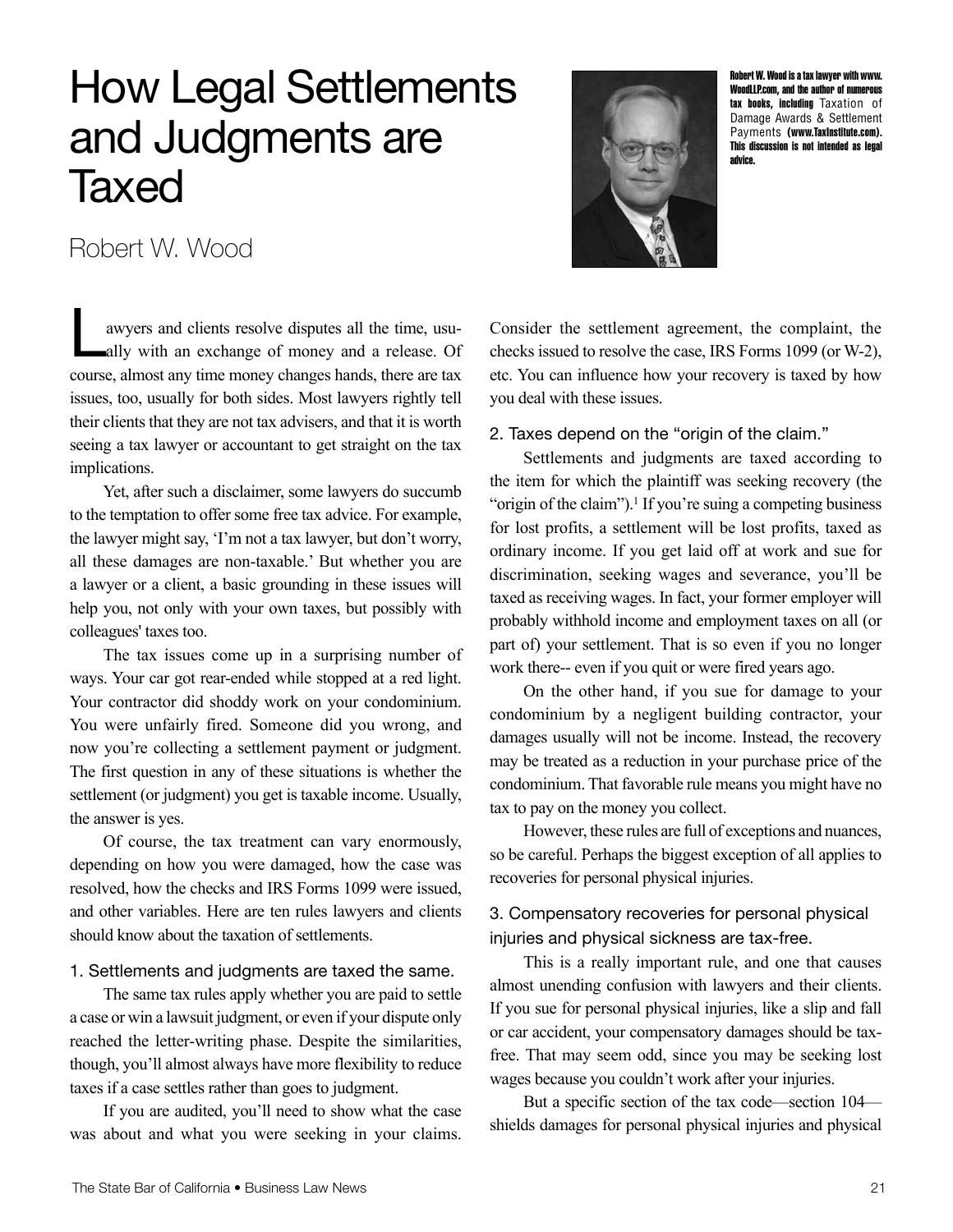sickness.<sup>2</sup> Note the "physical" requirement. Before 1996, "personal" injury damages were tax-free. That meant emotional distress, defamation, and many other legal injuries also produced tax-free recoveries. That changed with the 1996 amendments to the key tax code provision.3

Since then, your injury must be "physical" to give rise to tax-free money. Unfortunately, neither the IRS nor Congress has made clear what that means. The IRS has generally said that you must have visible harm (cuts or bruises) for your injuries to be "physical."4 This observable bodily harm standard generally means that if you sue for intentional infliction of emotional distress, your recovery is taxed.

If you sue your employer for sexual harassment involving rude comments, or even fondling, that is not physical enough for the IRS. But some courts have disagreed. The tax court, in particular, has allowed some employment lawsuits complete or partial tax-free treatment, where the employee suffered physical sickness, or the exacerbation of a pre-existing illness, from the employer's conduct.<sup>5</sup>

Thus, standards are getting a little easier. However, taxpayers routinely argue in U.S. Tax Court that their damages are sufficiently physical to be tax-free. And the IRS usually contests those arguments successfully.<sup>6</sup> In many cases, a tax-savvy settlement agreement could have improved the plaintiff's tax chances.

# 4. Symptoms of emotional distress are not "physical."

The tax law draws a distinction between the money you receive for physical symptoms of emotional distress (like headaches and stomachaches) and the money you receive for personal physical injuries or physical sickness.7 Here again, these lines are not clear. For example, if in settling an employment dispute you receive \$50,000 extra because your employer gave you an ulcer, should the ulcer be considered a physical injury, or merely a symptom of your emotional distress?

Many plaintiffs end up taking aggressive positions on their tax returns, claiming that damages of this nature are taxfree. But that can be a losing battle if the defendant issues an IRS Form 1099 for the entire settlement. That means it can behoove you to try to get an agreement with the defendant about the tax issues. There is nothing improper about doing this.

There are wide variations in tax reporting, and multiple players often are involved in litigation (parties,

their insurance companies, and their attorneys). Thus, not trying to nail all this down in the settlement agreement can be foolish. You may have to pay for outside tax experts, but you'll almost always save considerable money later by spending a little at this critical moment.

Otherwise, you might end up surprised with Forms 1099 you receive the year after your case settles. At that point, you will not have a choice about reporting the payments on your tax return.

#### 5. Medical expenses are tax-free.

Even if your injuries are purely emotional, payments for medical expenses are tax-free, and the standard for what constitutes "medical expenses" is surprisingly liberal.8 For example, payments to a psychiatrist or counselor qualify, as do payments to a chiropractor or physical therapist. Many nontraditional treatments count, too.

However, if you have previously deducted the medical expenses and are reimbursed when your suit settles in a subsequent year, you may have to pay tax on these items. Blame the "tax benefit" rule.<sup>9</sup> It says that if you previously claimed a deduction for an amount that produced a tax benefit to you (meaning it reduced the amount of tax you paid), you must pay tax on that amount if you recover it in a subsequent year.

The opposite is also true. If you deducted an amount in a previous year, and that deduction produced no tax benefit to you, then you can exclude the recovery of that amount in a later year from your gross income.10

# 6. Allocating damages can save taxes.

Most legal disputes involve multiple issues. You might claim that the defendant kept your laptop, frittered away your trust fund, undercompensated you, failed to reimburse you for a business trip, or other items. In fact, even if your dispute relates to one course of conduct, there is a good chance the total settlement amount will involve several types of consideration.

It is usually best for plaintiff and defendant to try to agree on what is being paid and and how it should be treated for tax purposes. Such agreements are not binding on the IRS or the courts in later tax disputes, but they are rarely ignored. As a practical matter, what the parties put down in the agreement is often followed. And in the real world, there are usually multiple categories of damages.

For all of these reasons, it is more realistic—and more likely to be respected by the IRS and other taxing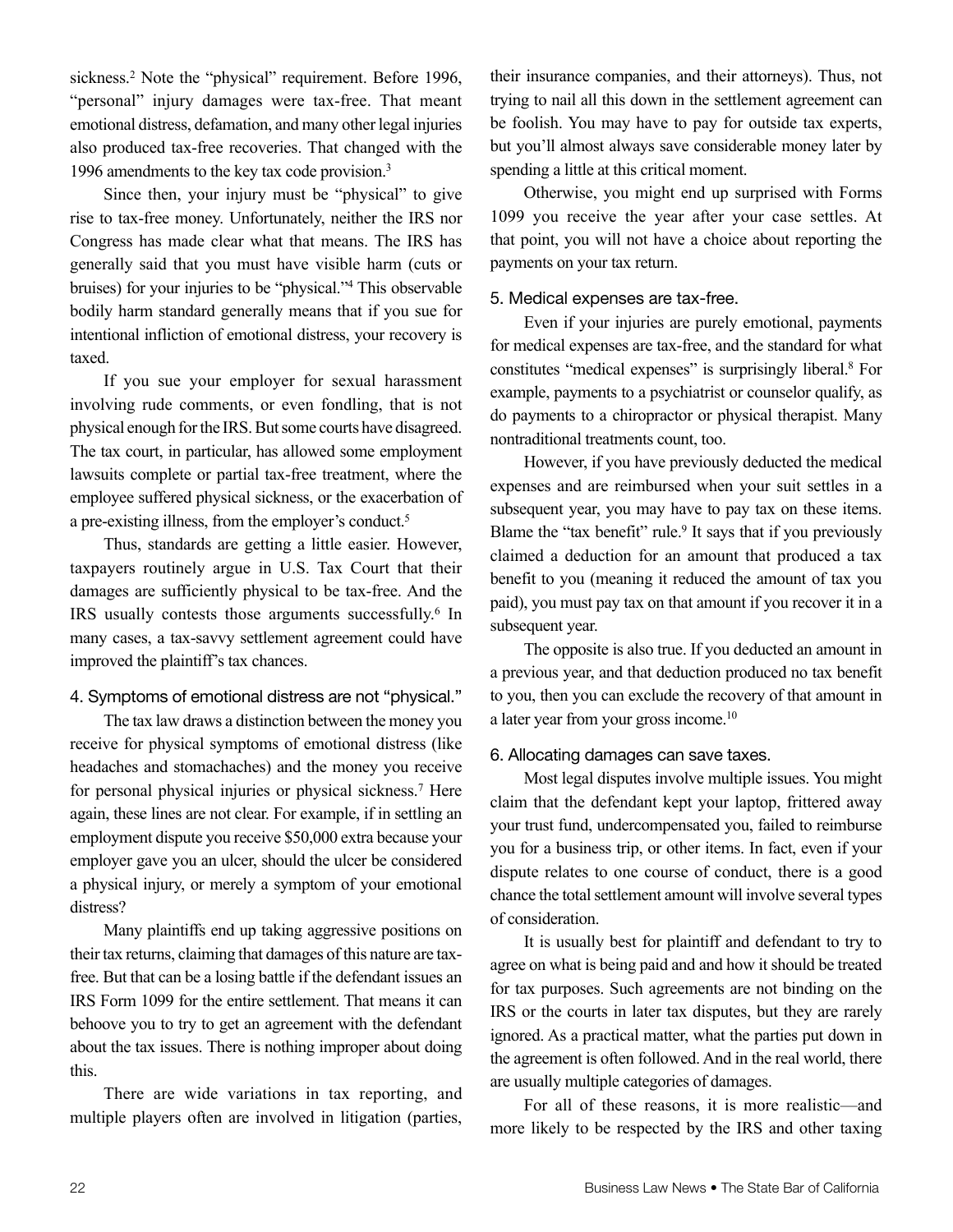authorities—if you divide up the total and allocate it across multiple categories. If you are settling an employment suit, there might be some wages (with withholding of taxes and reported on a Form W-2); some nonwage emotional distress damages (taxable, but not wages, so reported on a Form 1099); some reimbursed business expenses (usually nontaxable, unless the employee had deducted them); some pension or fringe benefit payments (usually nontaxable); and so on. There may even be some payment allocable to personal physical injuries or physical sickness (nontaxable, so no Form 1099), although this subject is controversial.<sup>11</sup>

# 7. You may have capital gain instead of ordinary income.

Outside the realm of suits for physical injuries or physical sickness, just about everything is income. However, that does not answer the question of *how* a recovery will be taxed. If your suit is about damage to your house or your factory, the resulting settlement may be treated as capital gain. Long-term capital gain is taxed at a lower rate than ordinary income (15 percent or 20 percent versus 39.6 percent), so is much better than ordinary income.

Apart from the tax rate preference, your tax basis may be relevant, too. This is generally your original purchase price, increased by the cost of any improvements you have made, and decreased by depreciation, if any. In some cases, your settlement may be treated as a recovery of basis, not income.

A good example would be harm to a capital asset, such as your house or your factory. If the defendant damaged it and you collect damages, you may be able to simply reduce your basis rather than reporting gain. Some settlements are treated like sales, so again, you may be able to claim your basis.12 In fact, there are many circumstances in which the ordinary income versus capital gain distinction can be raised, so be sensitive to it. For example, some patent cases can produce capital gain instead of ordinary income.13 The tax rate spread can be nearly 20 percent.

## 8. Attorney fees can be a trap.

Whether you pay your attorney on an hourly or a contingent fee basis, legal fees will impact your net recovery and your taxes. If you are the plaintiff and use a contingent fee lawyer, you usually will be treated (for tax purposes) as receiving 100 percent of the money recovered by you and your attorney. This is so even if the defendant pays your lawyer the contingent fee *directly*.

If your case is fully nontaxable (say, an auto accident in which you are physically injured, and you receive compensatory damages), that should cause no tax problems. But if your recovery is taxable, the type of deduction you can claim for the legal fees can vary materially. This trap occurs frequently.

Say you settle a suit against your neighbor for intentional infliction of emotional distress for \$100,000, and your lawyer keeps 40 percent, or \$40,000. You might think that you would have \$60,000 of income. Instead, you will have \$100,000 of income, followed by a \$40,000 miscellaneous itemized deduction.14

That means you will be subject to numerous limitations that can whittle your deduction down to nothing. For alternative minimum tax (AMT) purposes, you get no tax deduction for the fees. That is why many clients say they are paying tax on money (the lawyer's fees) they never received. Notably, not all lawyers' fees face this harsh tax treatment.

If the lawsuit concerns the plaintiff's trade or business, the legal fees are a business expense. Those legal fees are above the line (a better deduction).15 Moreover, if your case involves claims against your employer, or involves certain whistleblower claims, there is an "above-the-line" deduction for legal fees.16

That means you can deduct those legal fees before you reach the adjusted gross income ("AGI") line on the first page of your Form 1040. An above-the-line deduction prevents the problems related to miscellaneous itemized deductions taken after your AGI has been calculated. But outside of employment and certain whistleblower claims, or your trade or business, be careful. There are sometimes ways of circumventing these attorney fee tax rules, but you'll need sophisticated tax help before your case settles to do it.

#### 9. Punitive damages and interest are always taxable.

Punitive damages and interest are always taxable, even if your injuries are 100 percent physical. Say you are injured in a car crash and get \$50,000 in compensatory damages and \$5 million in punitive damages. The \$50,000 is tax-free, but the \$5 million is fully taxable. What's more, you can have trouble deducting your attorney fees.17

The same occurs with interest. You might receive a tax-free settlement or judgment, but pre- or post-judgment interest is always taxable.<sup>18</sup> As with punitive damages, taxable interest can make it difficult to deduct attorneys' fees. These rules can make it more attractive (from a tax